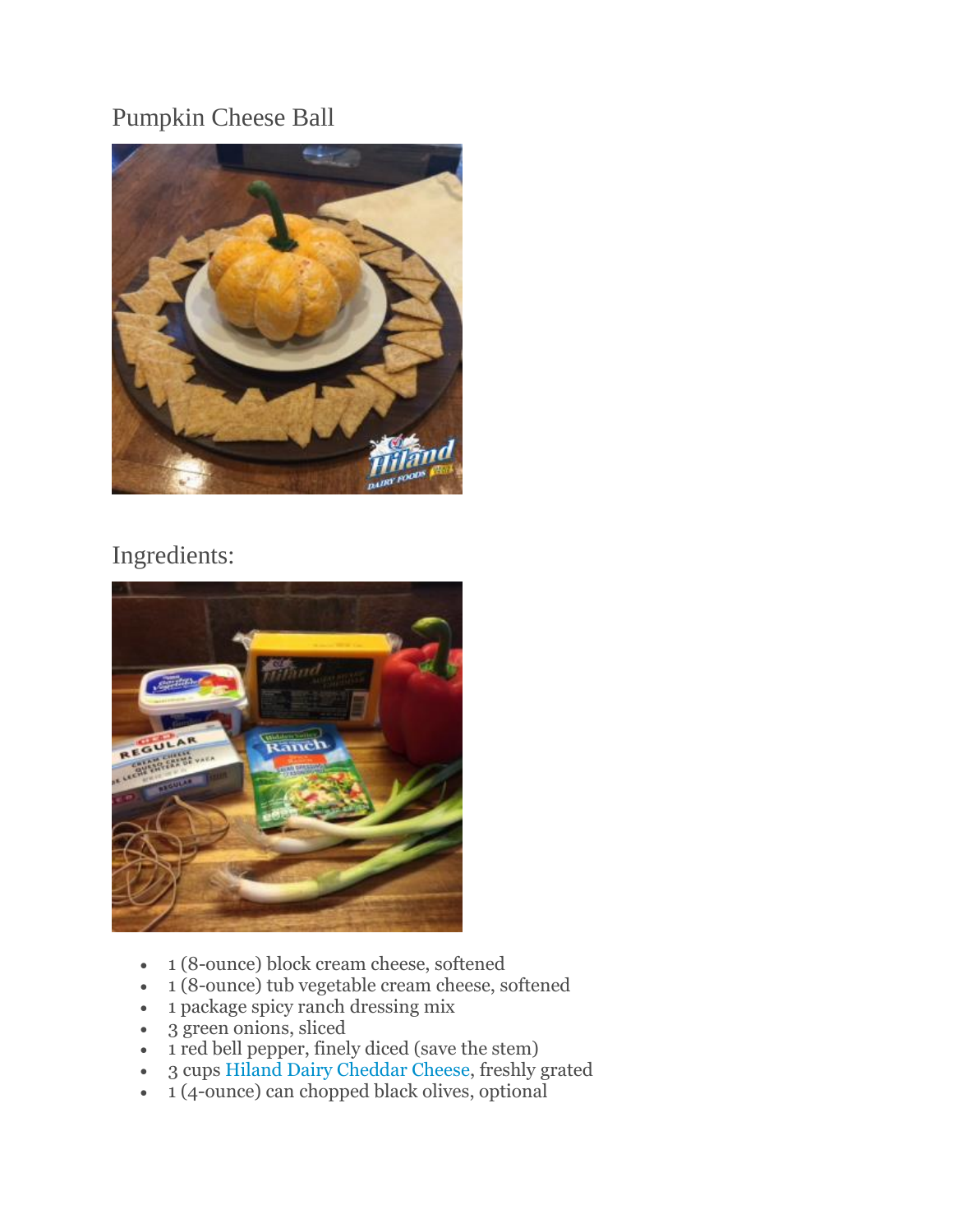## Directions:

Combine both cream cheeses in a large bowl using a mixer.



Stir in dressing mix, onions, peppers, olives and one cup cheddar cheese using hands.



Spread out a large sheet of plastic wrap. Sprinkle 1/2 cup cheese onto the center of the plastic wrap.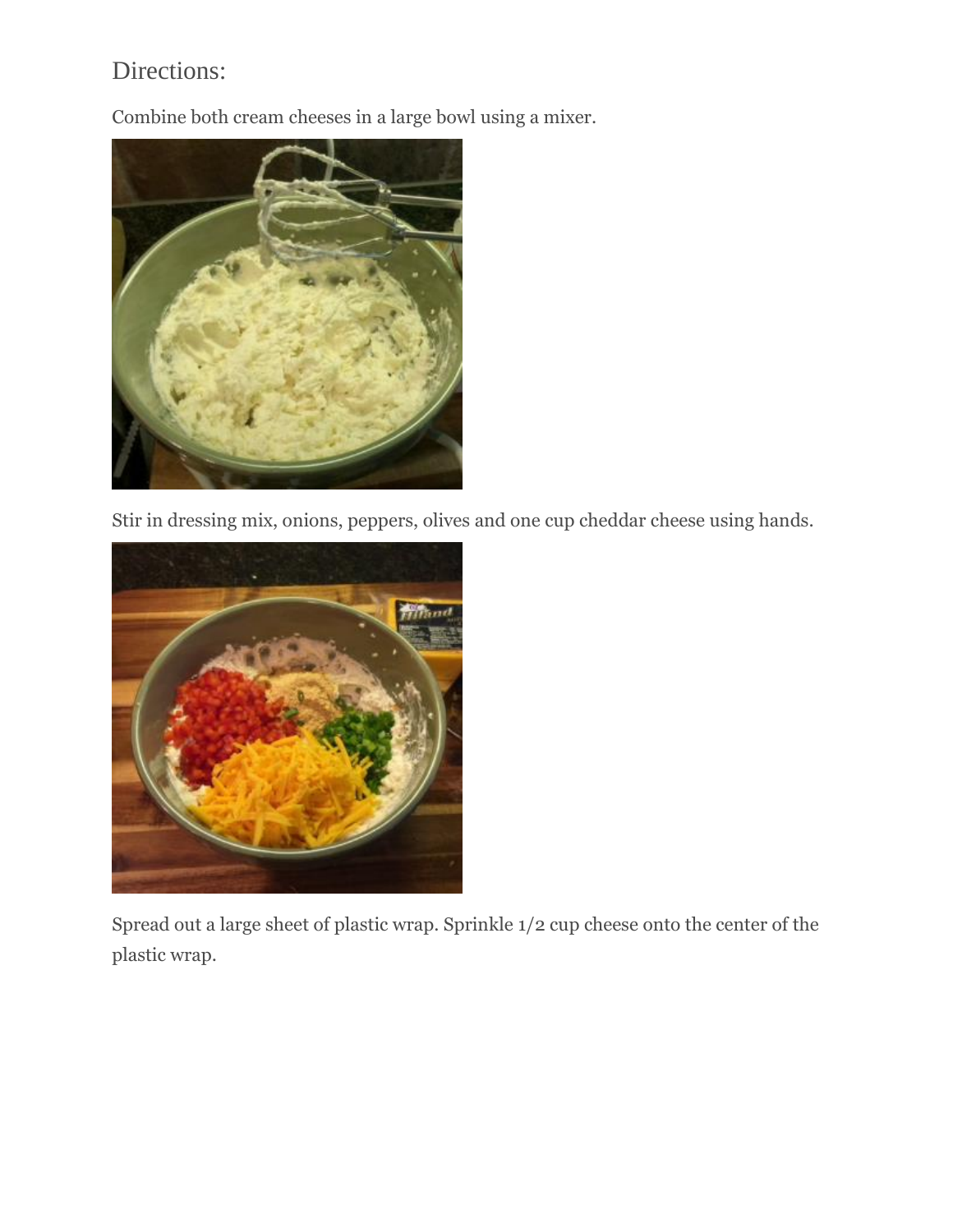

Spoon the cream cheese mixture directly on top of the cheese.



Sprinkle the remaining cheese on top of the cream cheese mixture, pressing the cheese on the top and sides.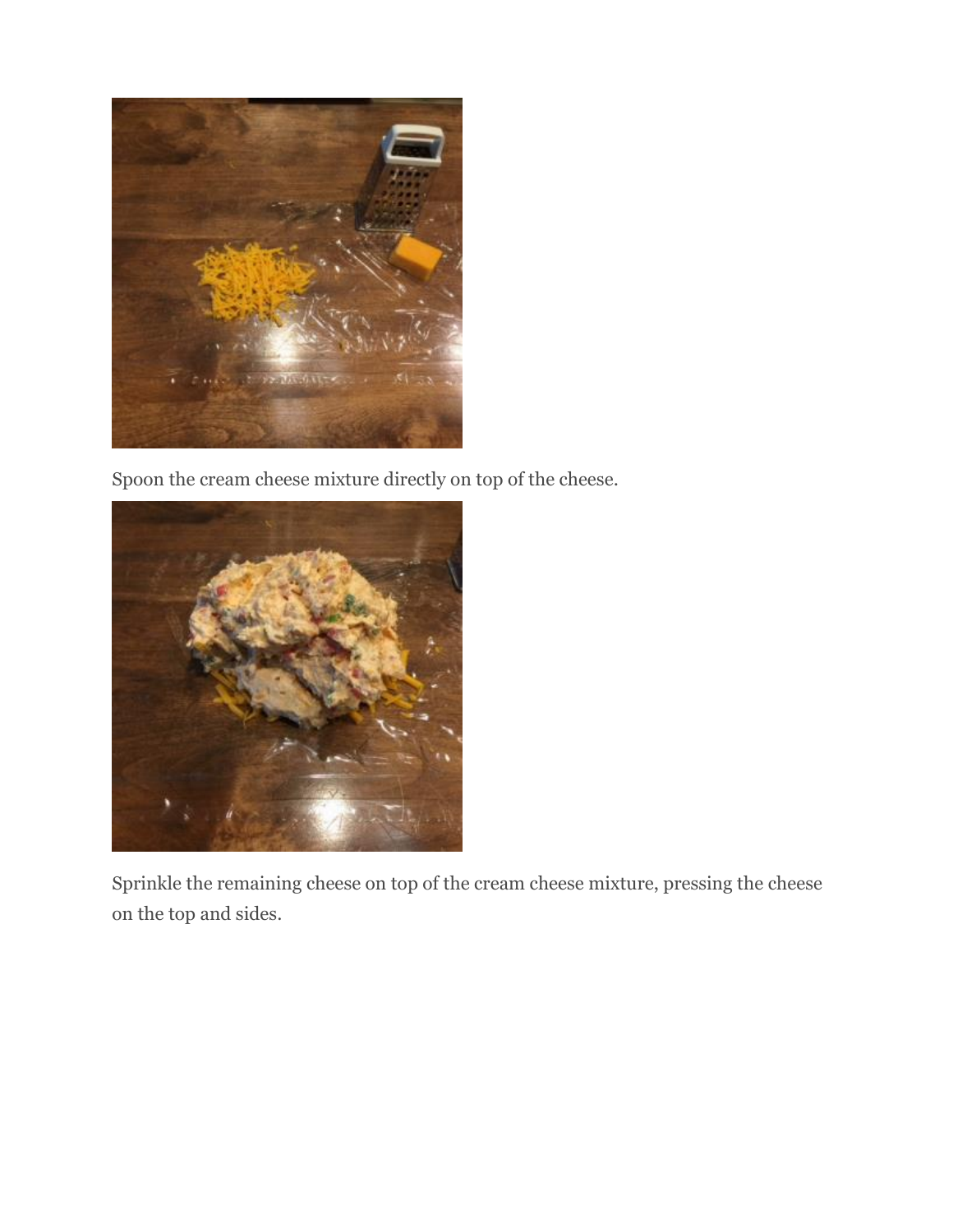

Tightly wrap the cheese ball with the plastic wrap. Wrap with additional sheet of plastic wrap and form into a ball.



Double wrap rubber bands around the cheese ball to form pumpkin-like indentations around the outside. Refrigerate overnight.